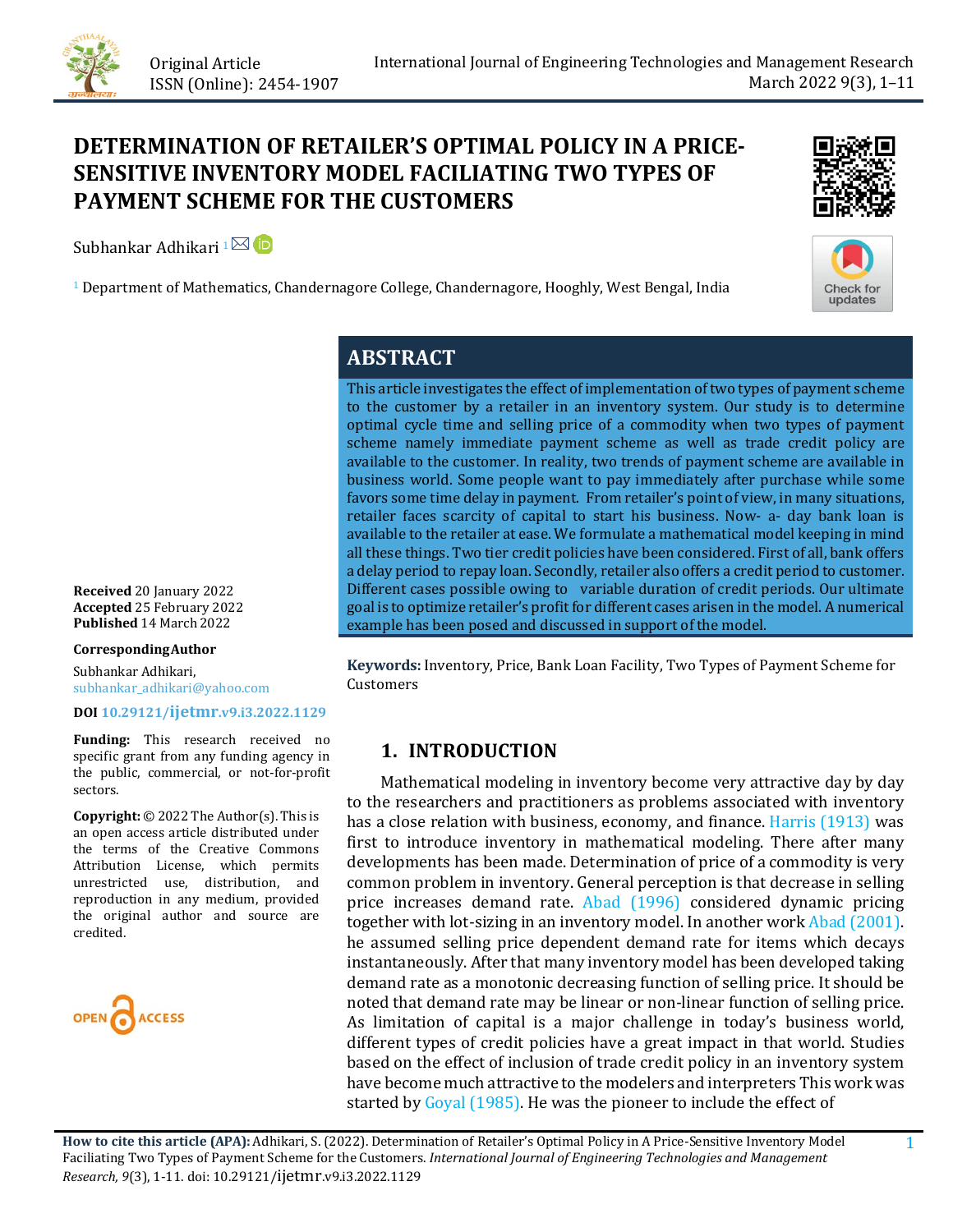introduction of single stage trade credit policy in the inventory system. [Huang](#page-10-2)  [\(2003\)](#page-10-2) extended the concept between supplier and retailer. He assumed that retailer's offered credit period to the customer is less than the credit period offered by the supplier to the retailer. [Jaggi et al. \(2008\)](#page-10-3) introduced credit linked demand rate in their model. Chung (2013) implemented the concept of two-level trade credit periods in economic production quantity model with storage capacity constraints. [Chung et al. \(2014\)](#page-9-3) considered the facility of permissible delay in payment in economic production quantity model for deteriorating items. [Giri and Sharma](#page-9-4)  [\(2016\)](#page-9-4) incorporated the concept of permissible delay in payment in a model where demand rate increases linearly with time. [Pal \(2018\)](#page-10-4) examined the effect of trade credit policy with partial backlogging of shortages. [Giri and Sharma \(2019\)](#page-10-5) developed inventory model with partial trade credit policy. [Tiwary et al. \(2018\)](#page-10-6) introduced two level partial trade credit policy in a three-echelon supply chain associated with perishable items. [Mandal et al. \(2020\)](#page-10-7) introduces reliability in a production inventory model with two tier credit policy. An inventory model with two stage deterioration under the atmosphere of permissible delay option was formulated b[y Pal et al. \(2021\).](#page-10-8) 

# **2. NOTATIONS**

| Q              | Ordering quantity of the retailer                                                    |
|----------------|--------------------------------------------------------------------------------------|
| W              | Purchasing cost per unit item of the retailer                                        |
| P              | Selling price per unit item of the retailer                                          |
| S              | Set up cost                                                                          |
| D              | Demand rate                                                                          |
| $c_h$          | Holding cost per unit item                                                           |
| T              | Cycle length                                                                         |
| B              | Credit period offered by the bank to the retailer                                    |
| C              | Credit period offered by retailer to the customer                                    |
| $I_{\Omega}$   | Obtained interest rate                                                               |
| I <sub>p</sub> | Paid interest rate.                                                                  |
| $\mathbf n$    | A fraction portion of the total customer make immediate payment on purchase of goods |
| I(t)           | Retailer's inventory level at time                                                   |

# **3. BASIC ASSUMPTIONS**

- A single item is considered
- Time horizon is infinite
- Retailer has some capital to arrange set-up cost. But he has to go for bank loan for ordering quantity  $Q$ . Banks provide a credit period. After that period bank will charge interest for remaining unpaid amount. Retailer can enjoy interest from sells revenue up to the time  $B$ .
- Obtained interest rate is less than paid interest rate.
- Retailer faces two types of customers. One category wants to pay immediately after purchase of a thing while another category wants to avail some time delay for making payment.
- Retailer offers a credit period  $C$  to the customer and sells all items by the time. From the point of category of customer enjoying permissible delay in payment scheme, if buys item at time  $\xi$  ( $0 < \xi \leq T$ ) arranges payment at time  $\xi + C$ .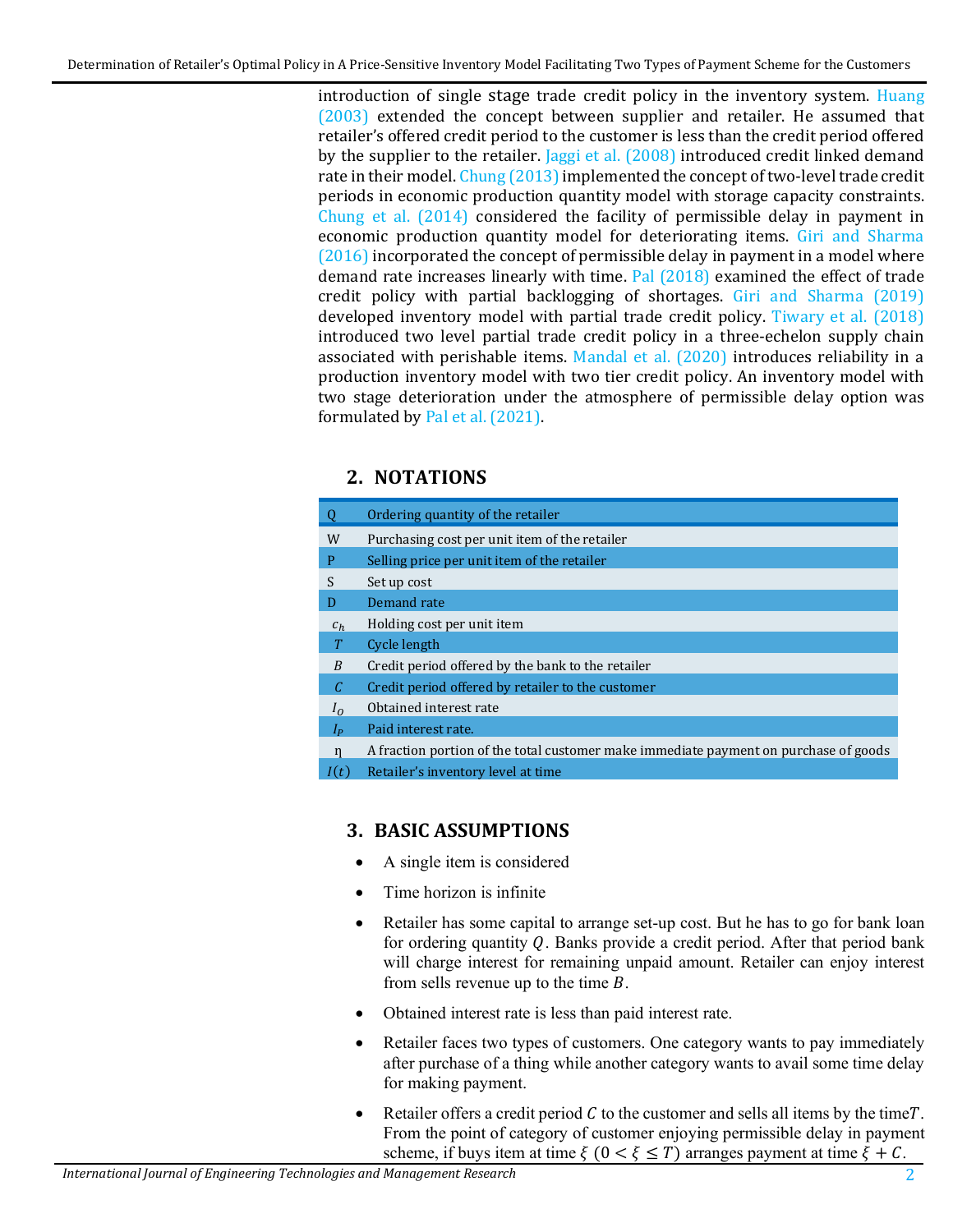- Retailer's offered credit period is less than his cycle length( $C < T$ )
- Demand rate  $D$  is a monotonic function which decreases linearly with selling price p. Exact form of demand rate is  $D = D(p) = a - b p$  with  $a > 0, b > 0$ .

# **4. MODEL FORMULATION WITH JUSTIFICATION**



Retailer ordering quantity is  $Q$ . This amount depletes at the rate  $-D$ .

The differential equation which governs inventory level of the retailer is given below.

$$
\frac{dI}{dt} = -D \text{ subject to initial condition } I(0) = Q \tag{1}
$$

Solution is given by

$$
I(t) = Q - DT \tag{2}
$$

Terminal condition  $I(T) = 0$  gives,  $Q = DT$  (3)

Total holding cost is given as

$$
c_h \int_0^T I(t) \, dt = \frac{c_h}{2} \, D \, T^2 \, \left[ \text{ using (2) and (3)} \right] \tag{4}
$$

Retailer goes for bank loan for purchasing amount  $Q$ . So, bank loan amount is  $Q w = DTw$ . Two cases come up.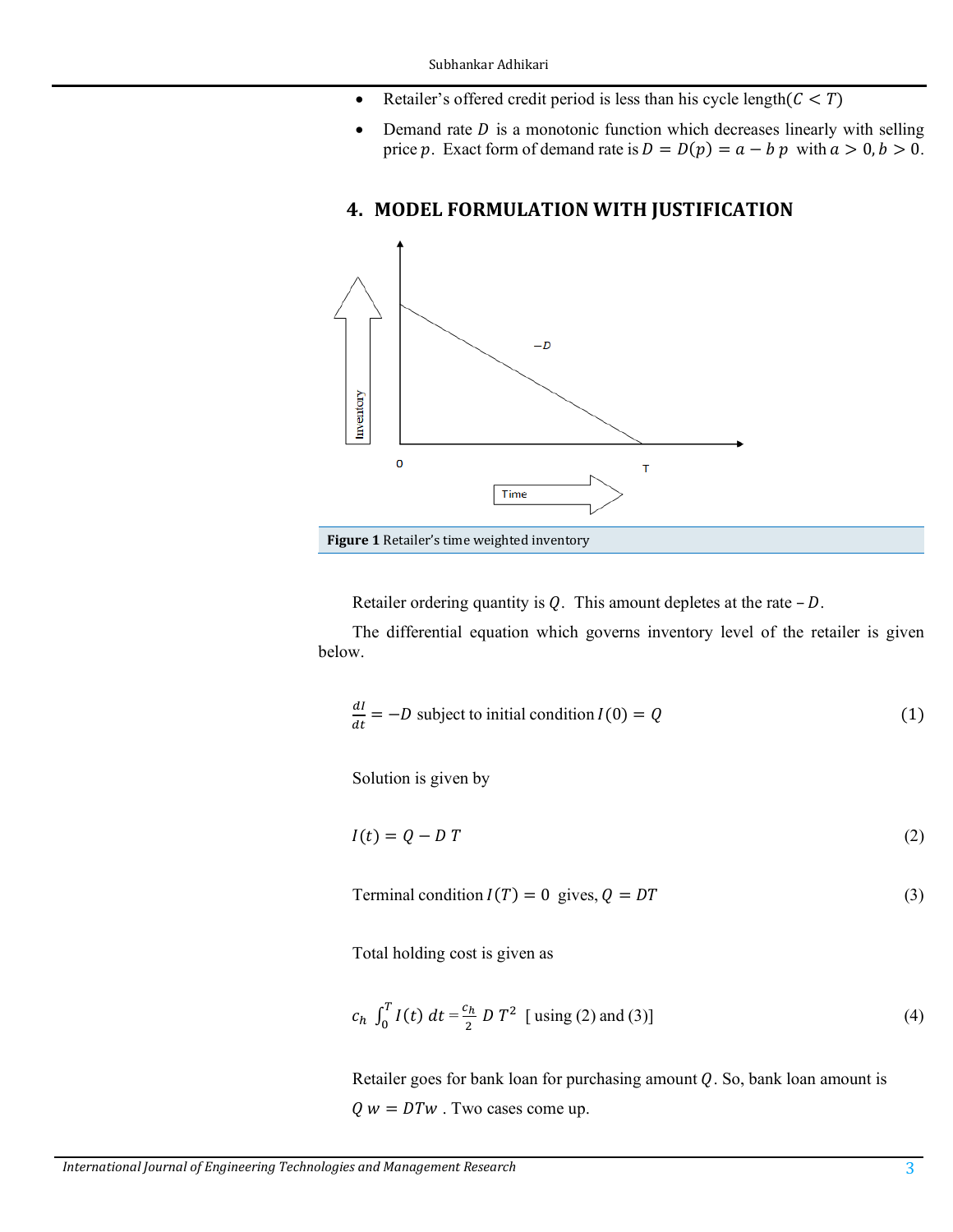Either Case1.  $B \leq C$  or Case2.  $C < B$ . Now, Case 2 can be subdivided into three Sub Cases on the basis of the fact that retailer collects his final payment from the customer at time  $T + C$ . Possible three Sub Cases are given below.

| Sub                          | Case2.1 | $B < T$ |       |
|------------------------------|---------|---------|-------|
| Sub Case 2.2 $T < B < T + C$ | $B < T$ |         |       |
| Sub Case 2.3 $T + C < B$     | 11.11   | 12.11   | 13.11 |

Now we will discuss all situations with figures.

Case 1.  $B \leq C < T < T + C$ 





For immediate payment, retailer enjoys the interest from sales revenue for the period  $[0, B]$ . He has to pay interest for the period  $[B, T]$ .

Interest obtained =  $pI_0 \frac{1}{2} \eta DB^2$ , Interest paid =  $w I_p \frac{1}{2} \eta D(T - B)^2$ 

For permissible delay in payment scheme, retailer does not enjoy any interest from sales revenue. Interest paid =  $w I_P\{(1 - \eta)DT (C - B) + \frac{1}{2}(1 - \eta)DT^2\}$ 

Case 2.1:  $C < B <$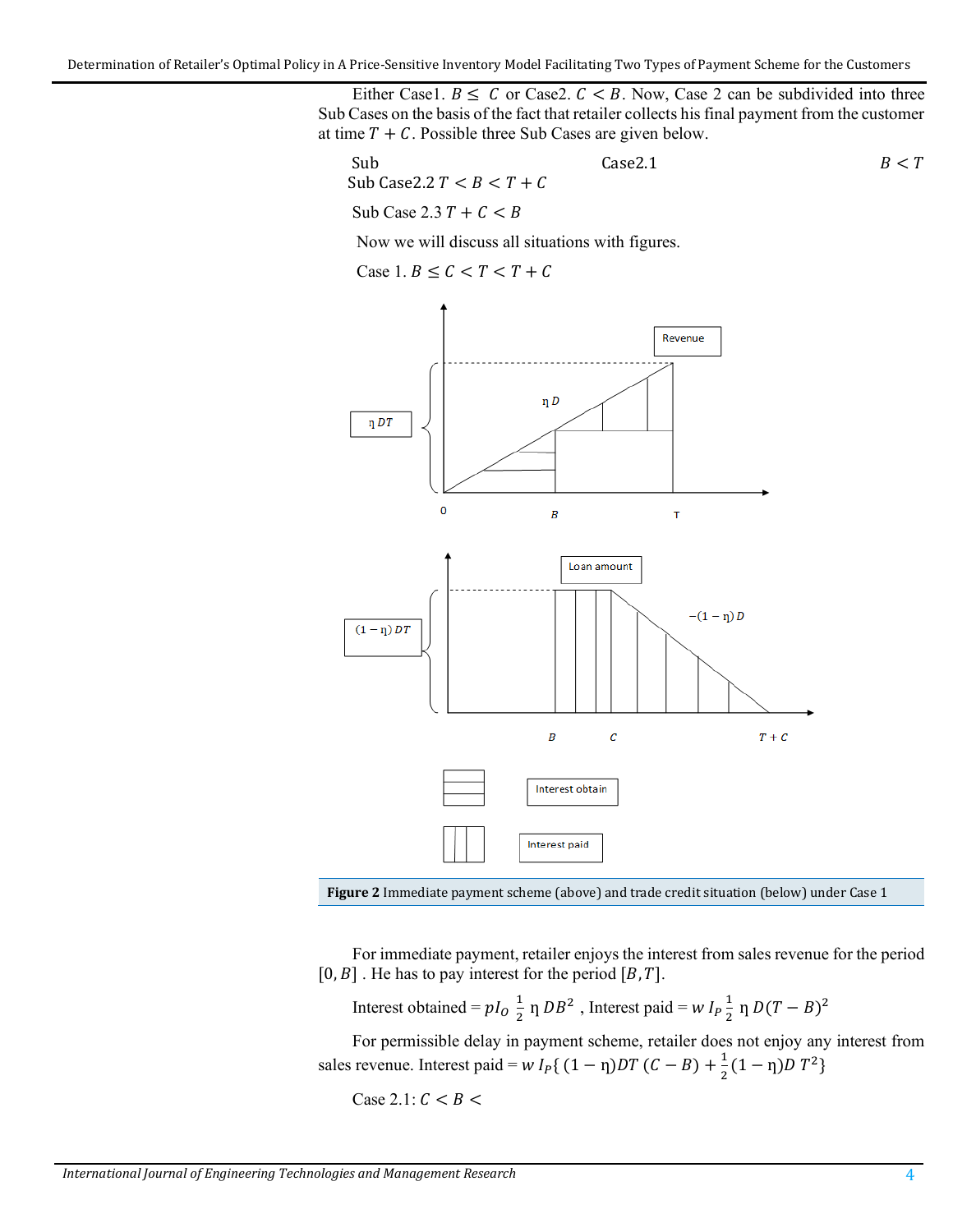

**Figure 3** Immediate payment scheme (above) and trade credit situation (below) under Sub Case 2.1

For immediate payment, Interest obtained =  $pI_0 \frac{1}{2} \eta DB^2$  , Interest paid =  $w I_P \frac{1}{2} \eta D(T - B)^2$ .

For permissible delay in payment scheme,

Interest obtained =  $pI_0 \frac{1}{2} (1 - \eta) D(B - C)^2$ , Interest paid =  $W I_p \frac{1}{2}$  $\frac{1}{2}(1-\eta) D(T+C-B)^2$ Case 2.2:  $C < T < B < T + C$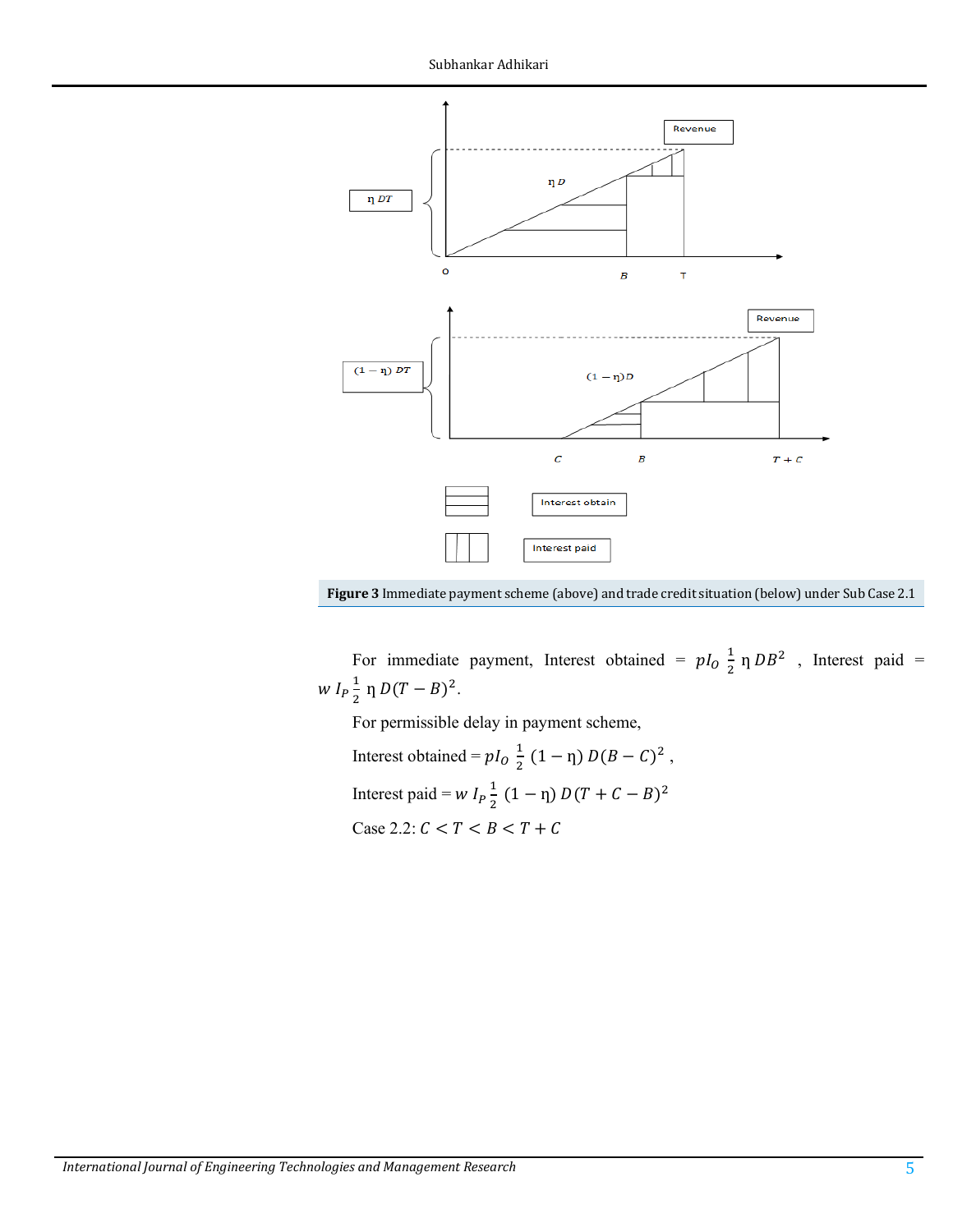



For immediate payment, Interest obtained =  $pI_0$  { $\frac{1}{2}$  n  $DT^2$  + n  $DT$  ( $B - T$ )} Interest paid  $= 0$ . For permissible delay in payment scheme, Interest obtained =  $pI_0 \frac{1}{2} (1 - \eta) D(B - C)^2$ Interest paid =  $W I_p \frac{1}{2}$  $\frac{1}{2}(1-\eta) D(T+C-B)^2$ Case 2.3:  $C < T < T + C < B$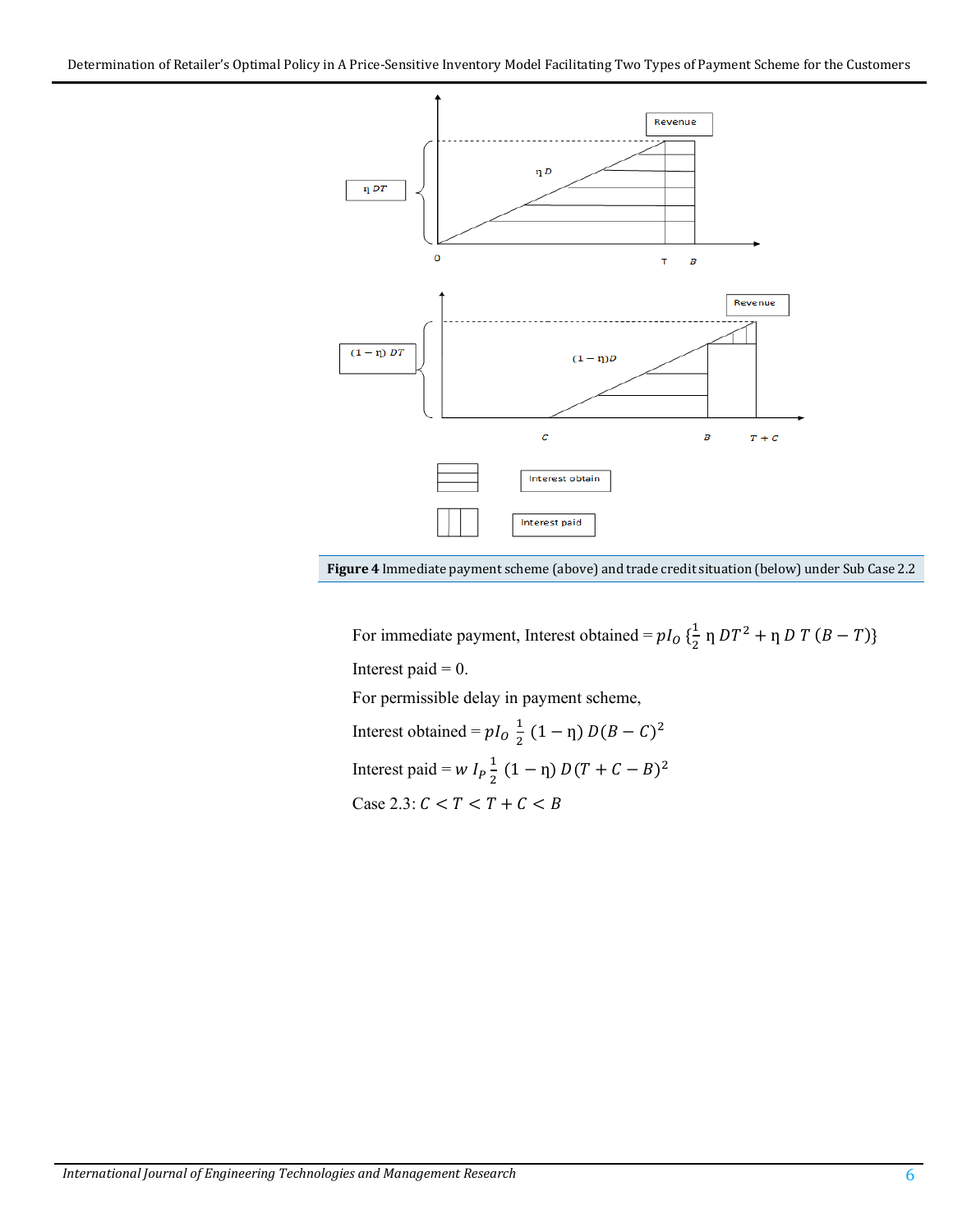

**Figure 5** Immediate payment scheme (above) and trade credit situation (below) under Sub Case 2.3

Interest obtained =  $p l_0 \left\{ \frac{1}{2} \eta D T^2 + \eta D T (B - T) \right\}$ 

Interest paid  $= 0$ 

For permissible delay in payment scheme,

Interest obtained = 
$$
pI_0\{\frac{1}{2}(1-\eta)DT^2 + (1-\eta)DT(B-T-C)\}
$$

Interest paid  $= 0$ 

Retailer's average profit = (Selling price – Bank loan- Set up cost- Holding cost + Interest obtained from sales revenue –Interest paid to the bank) / Cycle length.

Average profit function of the retailer for different situations is given in the following table.

| Table 1                   |                    |                                                                                                                                                                                                     |
|---------------------------|--------------------|-----------------------------------------------------------------------------------------------------------------------------------------------------------------------------------------------------|
| Case /<br><b>Sub Case</b> | Profit<br>function | <b>Expression</b>                                                                                                                                                                                   |
|                           | $\pi_1$            | $\left[Q p - Q w - S - \frac{c_h}{2} D T^2 + p I_0 \frac{1}{2} \eta D B^2 - w I_p \frac{1}{2} \eta D (T - B)^2\right]$<br>$-w I_P$ { $(1 - \eta)DT(C - B) + \frac{1}{2}(1 - \eta)DT^2$ }   $/T$     |
| 2.1                       | $\pi$ <sub>2</sub> | $[Q p - Q w - S - \frac{c_h}{2} D T^2 + p I_0 \frac{1}{2} \eta D B^2 + p I_0 \frac{1}{2} (1 - \eta) D (B - C)^2 -$<br>$W I_p \frac{1}{2} \eta D(T-B)^2 - W I_p \frac{1}{2} (1-\eta) D(T+C-B)^2$ / T |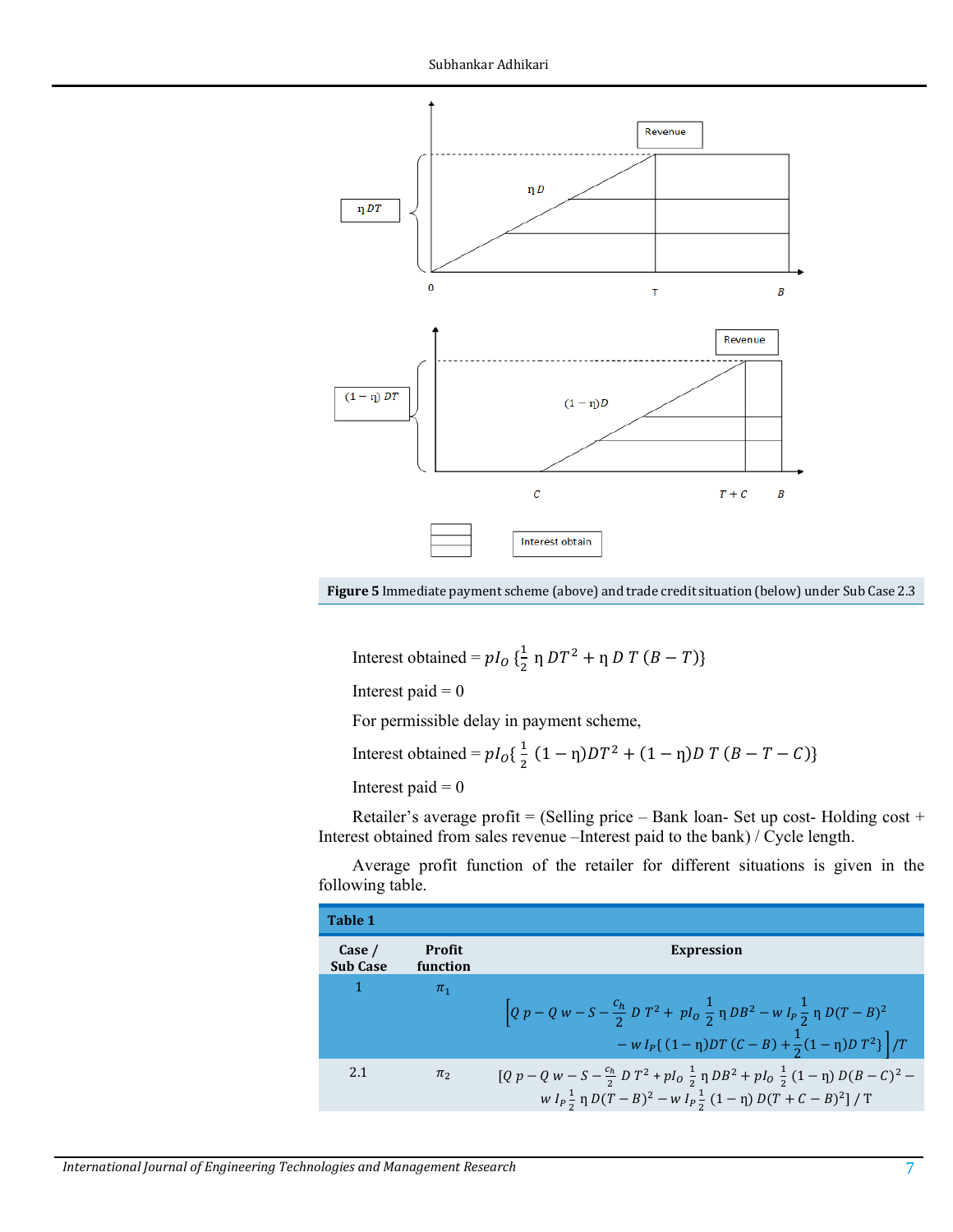2.2 
$$
\pi_3
$$
 
$$
[Q p - Q w - S - \frac{c_h}{2} D T^2 + p I_0 \left\{ \frac{1}{2} \eta D T^2 + \eta D T (B - T) \right\} + p I_0 \frac{1}{2} (1 - \eta) D (B - C)^2 - w I_p \frac{1}{2} (1 - \eta) D (T + C - B)^2 ] / T
$$
  
2.3  $\pi_4$  
$$
[Q p - Q w - S - \frac{c_h}{2} D T^2 + p I_0 \left\{ \frac{1}{2} \eta D T^2 + \eta D T (B - T) \right\} + p I_0 \left\{ \frac{1}{2} (1 - \eta) D T^2 + (1 - \eta) D T (B - T - C) \right\} ]/T
$$

#### **5. SOLUTION METHODOLOGY**

We first solve the following partial differential equations

$$
\frac{\partial \pi_i}{\partial p} = 0, \frac{\partial \pi_i}{\partial T} = 0 \text{ for } i = 1, 2, 3, 4
$$

Then we get solutions for cycle length and selling price as  $= p^*$ ,  $T = T^*$ . These solutions are optimal if the eigen values of the following Hessian matrix at  $(p^*, T^*)$  are negative.

$$
H = \begin{bmatrix} \frac{\partial^2 \pi_i}{\partial p^2} & \frac{\partial^2 \pi_i}{\partial p \partial T} \\ \frac{\partial^2 \pi_i}{\partial p \partial T} & \frac{\partial^2 \pi_i}{\partial T^2} \end{bmatrix}
$$

#### **6. NUMERICAL EXAMPLE**

Values of parameters for different situations are given below.

Common parameters to all situations.

| S              | \$500 per set up |  |  |  |
|----------------|------------------|--|--|--|
| $c_h$          | \$1.5 per unit   |  |  |  |
| $I_{\Omega}$   | \$0.07 per annum |  |  |  |
| $I_P$          | \$0.09 per annum |  |  |  |
| ŋ              | 0.3              |  |  |  |
| W              | \$6 per unit     |  |  |  |
| $\mathfrak{a}$ | 100              |  |  |  |
| h              |                  |  |  |  |

Parameter varies along with situations.

|       |         | Case 1 Sub Case 2.1 Sub Case 2.2 Sub Case 2.3 |       |
|-------|---------|-----------------------------------------------|-------|
| $B=2$ | $B = 2$ | $R = 4$                                       | $B=6$ |
| $C=3$ | $C=1$   | $C=2$                                         | $C=2$ |

Optimal results obtained

|       |         |           | Case 1 Sub Case 2.1 Sub Case 2.2 Sub Case 2.3 |         |
|-------|---------|-----------|-----------------------------------------------|---------|
| $n^*$ | \$17.56 | $\$17.11$ | \$16.58                                       | \$15.99 |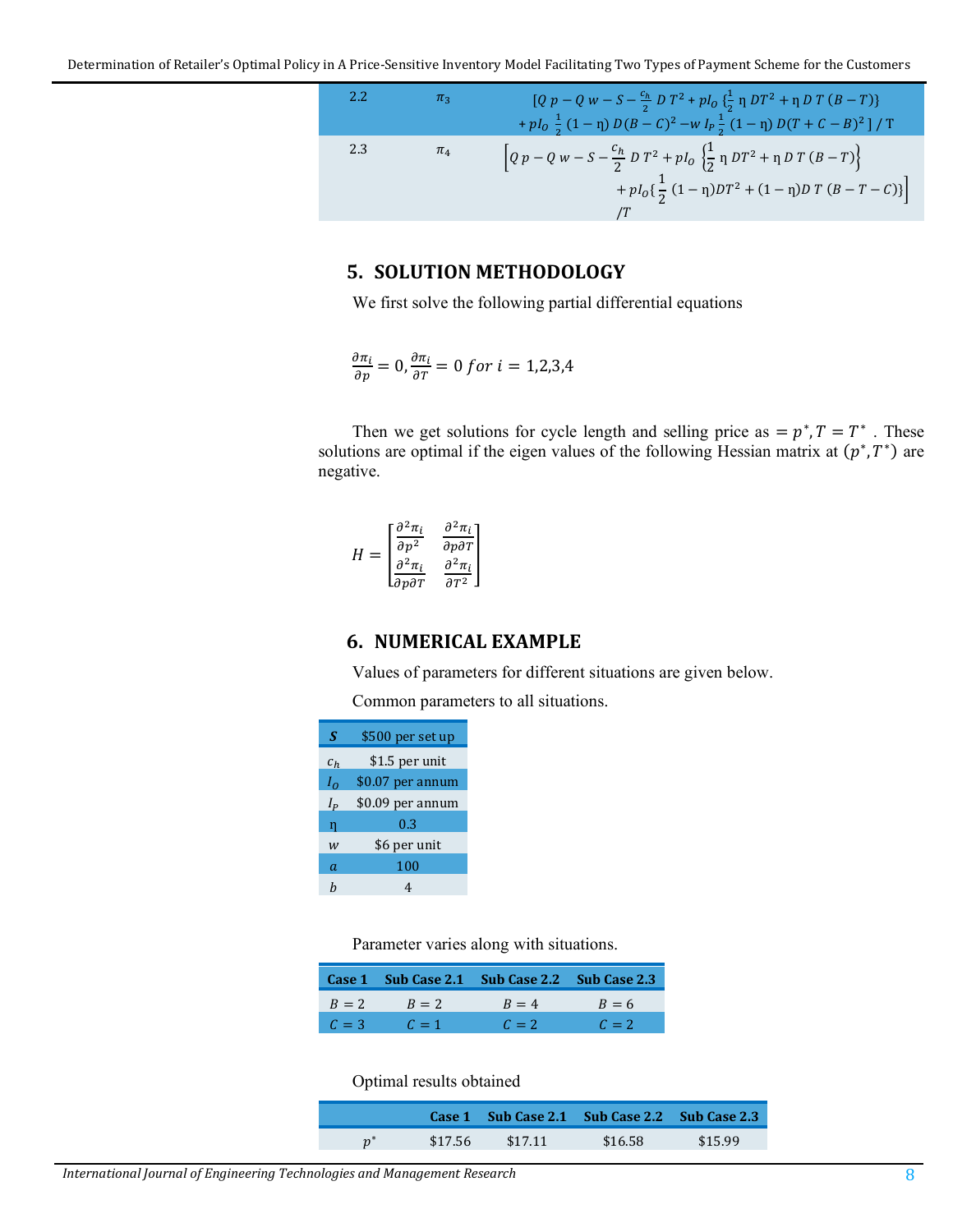#### Subhankar Adhikari

| ጥ *                    | 8.86     | 3.54     | 3.25     |
|------------------------|----------|----------|----------|
| Average profit \$99.07 | \$124.10 | \$163.01 | \$238.36 |

Conditions of optimality

| Eigen values of the hessian<br>matrix $H$ | Case 1 | <b>Sub Case 2.1</b>                                             | <b>Sub Case 2.2</b> | Sub Case 2.3 |
|-------------------------------------------|--------|-----------------------------------------------------------------|---------------------|--------------|
|                                           |        | $-17.01, -6.20$ $-18.35, -6.49$ $-22.44, -7.37$ $-29.91, -8.88$ |                     |              |

Now we show three-dimensional plotting of retailer's average profit function with respect to two decision variables selling price and cycle length for Case1, Sub Case 2.1, Sub Case 2.2, Sub Case 2.3 respectively.







**Figure 7** Profit function for Sub Case 2.1 with respect to decision variables



**Figure 8** Profit function for Sub Case 2.2 with respect to decision variables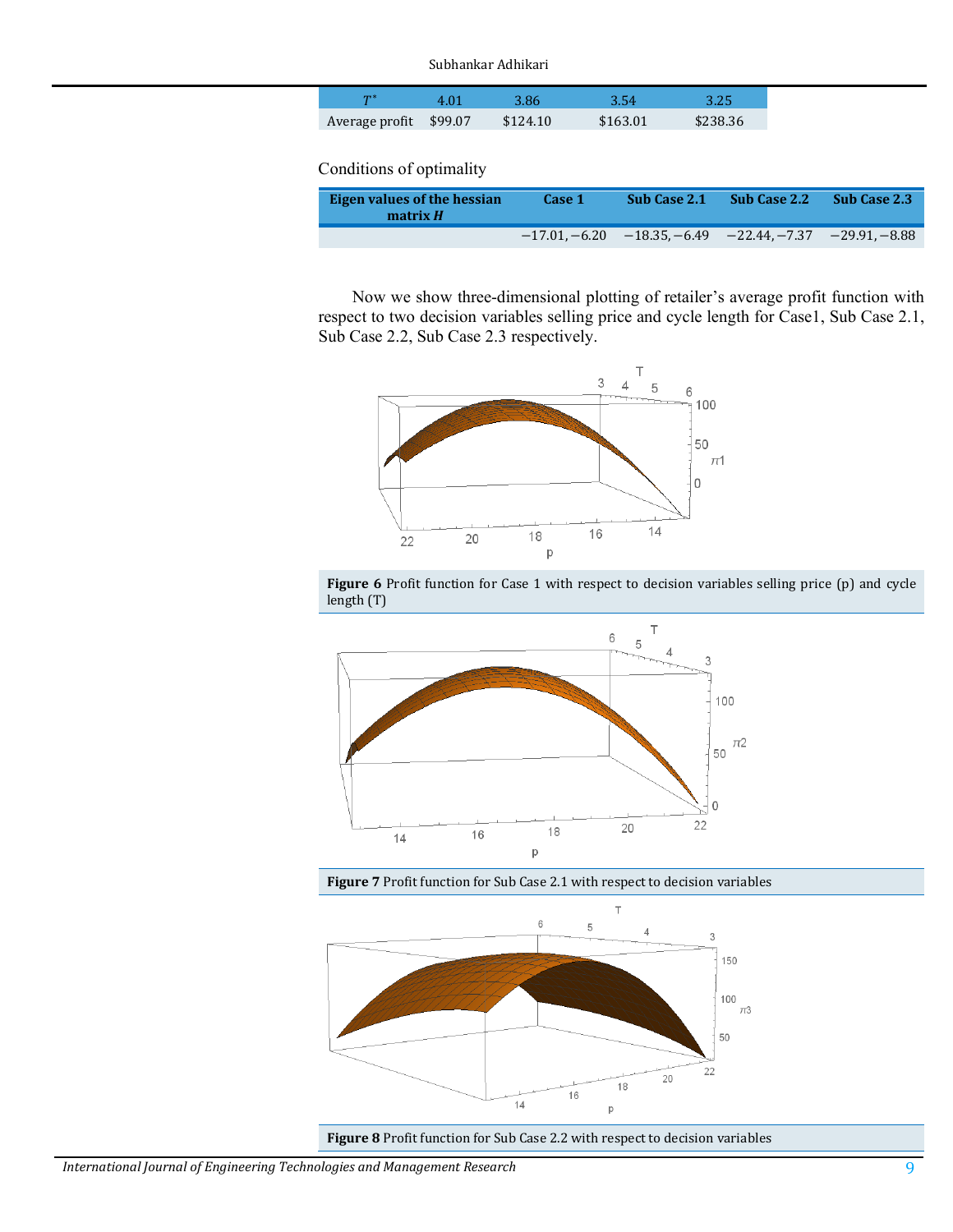

All these diagrams ensure maximization of retailer's profit function. This section has been performed with the help of MATHEMATICA SOFTWARE.

# **7. CONCLUSION**

In this work we have presented a mathematical model which maximizes retailer average profit depending on decision variables namely cycle time and selling price. Different situations associated with two stage trade credit have been considered. It has been observed from numerical results that retailer profit increases as length of the credit period offered by the bank increases. Here we take demand pattern based on selling price linearly. This work may be extended by taking non-linear demand pattern. Also credit linked as well as selling price dependent demand pattern may be a possible extension of this modelling frame work.

# **REFERENCES**

- <span id="page-9-0"></span>Abad, P.L. (1996), Optimal pricing and lot-sizing under conditions of perishability and partial backordering, Management Science, 42(8) :1093-1104. Retrieved from <https://doi.org/10.1287/mnsc.42.8.1093>
- <span id="page-9-1"></span>Abad, P.L. (2001), Optimal price and order size for a reseller under partial backordering, Computers and Operations Research, 28, 53-65. Retrieved from [https://doi.org/10.1016/S0305-0548\(99\)00086-6](https://doi.org/10.1016/S0305-0548(99)00086-6)
- <span id="page-9-2"></span>Chung, K-J, (2013), The EPQ model under conditions of two levels trade credit and limited storage capacity in supply chain management, International Journal<br>of System Science.44(9).1675-1691. Retrieved from Science,44(9),1675-1691. <https://doi.org/10.1080/00207721.2012.669864>
- <span id="page-9-3"></span>Chung, K-J, Cardenas-Barron, L.E., Ting, P-S., (2014), An inventory model withnoninstantaneous receipt and exponentially deteriorating item for an integrated three layer supply chain under two levels of trade credit, International<br>Journal of Production Economics, 155, 310-317. Retrieved from Journal of Production Economics, 155, 310-317. <https://doi.org/10.1016/j.ijpe.2013.12.033>
- <span id="page-9-4"></span>Giri, B.C., Sharma, S., (2016), Optimal ordering policy for an inventory system with linearly increasing demand and allowable shortages under two levels of trade credit financing, Operational Research, 16(1),25-50. Retrieved from <https://doi.org/10.1007/s12351-015-0184-y>